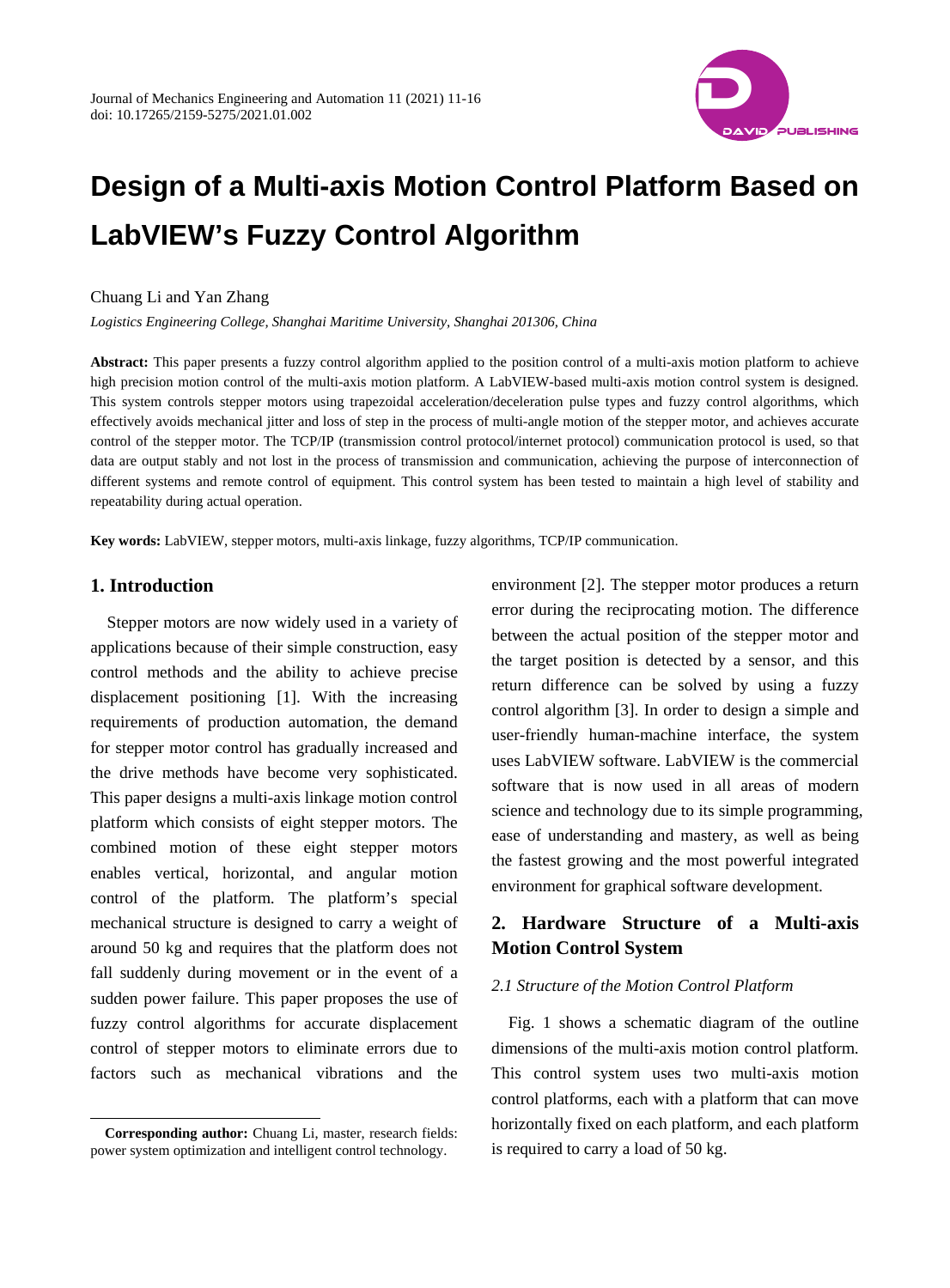

**Fig. 1 Schematic diagram of the multi-axis motion control platform.**

The multi-axis motion control platform has three axes and the stepper motor inside each axis is a two-phase stepper motor. The combined motion of the stepper motors in each axis enables vertical movement and angular adjustment of the platform. The platform is fixed with a sliding table that can be moved horizontally, so that the platform can also be moved horizontally. The control system requires the platform to be able to support a weight of about 50 kg. The mechanical structure of the traditional motion axis is generally designed with a stepper motor located on a screw, and the horizontal, vertical, and angular adjustment of the platform is achieved by controlling the movement of the stepper motor on the screw. This mechanical design is extremely susceptible to sudden falls during movement and standstill when the load is 50 kg. In order to avoid sudden falls when the platform is in motion, at standstill or even when the stepper motor is powered off, a wedge structure has been added to the shaft of each stepper motor movement. As shown in Fig. 2, the movement of the stepper motor drives the movement of the screw, causing the wedge to move in the vertical direction, with a cardan shaft attached to the top of the wedge, thus allowing displacement movement of the individual axes of motion.

This design effectively avoids the sudden fall of the platform due to the heavy load when the platform is in motion or at rest, and this mechanical structure can also maintain the original motion posture when the stepper motor is powered off, effectively improving the stability of the three-dimensional motion platform. The physical multi-axis motion control system is shown in Fig. 3.

#### *2.2 Controllers and Drives*

The controller generates pulses and the stepper motor driver converts the electrical pulses into angular displacement signals so that the stepper motor moves at a fixed angle in the set direction. By controlling the number of pulses to control the angular displacement of the stepper motor, the frequency of the pulses can also be controlled to control the speed and acceleration of the stepper motor, thus achieving the purpose of speed regulation and precise displacement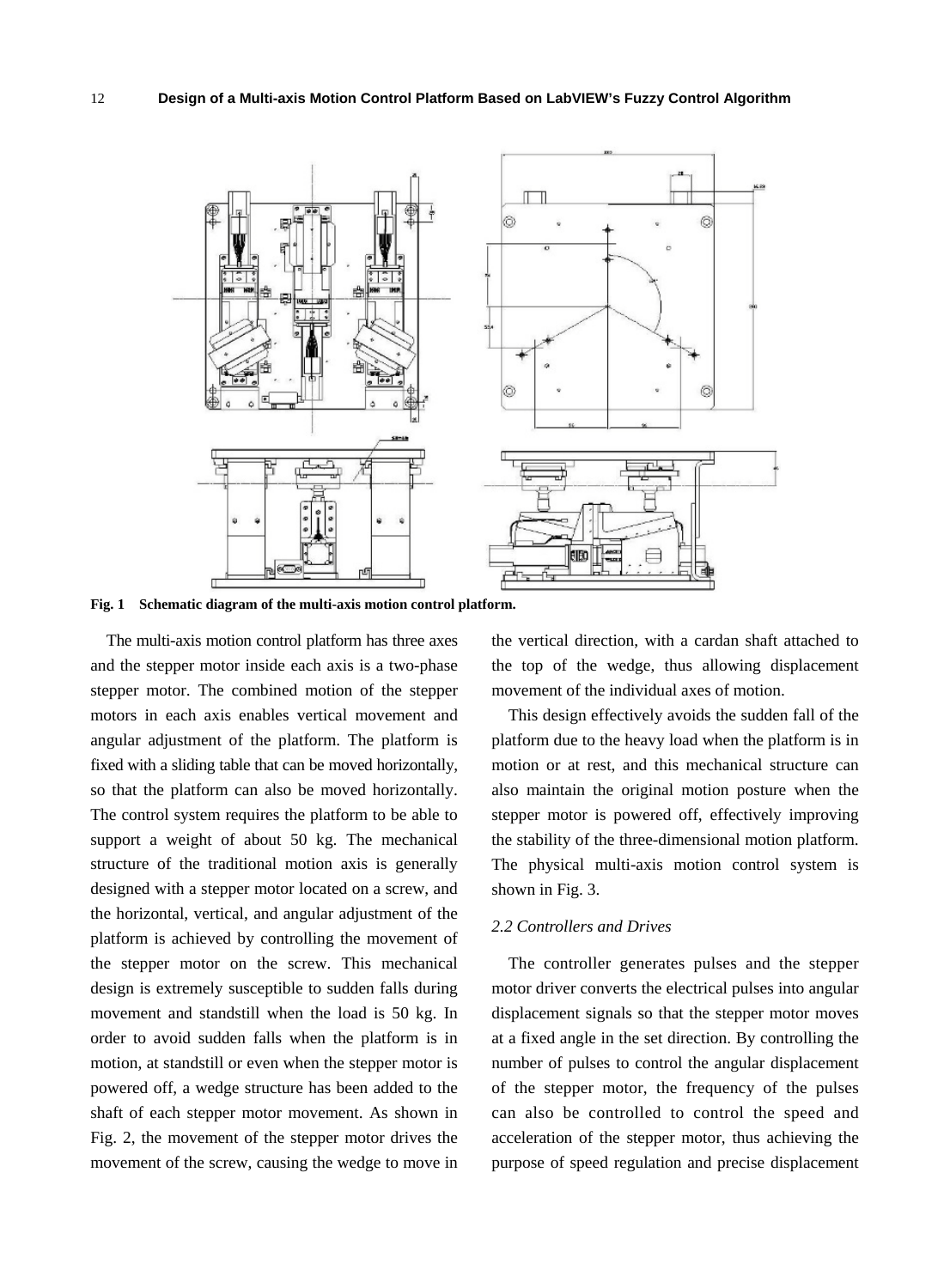

**Fig. 2 Schematic diagram of the wedge mechanism.**



**Fig. 3 Physical view of the multi-axis motion control platform.**

control. The number of pulses sent by the controller controls the number of steps the stepper motor moves, the greater the number of pulses, the more steps the stepper motor moves; the frequency of pulses sent by the controller controls the speed of the stepper motor movement, the greater the frequency of pulses, the faster the stepper motor movement.

The signal transmission of this control system uses TCP/IP (transmission control protocol/internet protocol) communication protocol to ensure the stability and accuracy of the signal transmission. In this paper, the driver and controller of the stepper motor are designed to be installed in a cabinet, which improves the integration of the control system and provides convenience for the operator, as shown in Fig. 4.



**Fig. 4 Integrated controller and drive cabinet.**

The controller uses the PM16C-16 from TSUJI, Japan. This controller can output 16 pulses in a stable manner, with a large range of output pulses, a high degree of adjustability and the possibility of adjusting the type of pulse. For different pulse frequencies can control the controller output different types of pulse, and thus control the stepper motor more stable operation, to a certain extent effectively avoid the stepper motor in the process of movement of mechanical vibration phenomenon.

The driver is a Melec model 750V1-01 from Japan, which is perfectly adapted to the controller and has a drive current range of 0.30-1.35 A up to 4,000 subdivisions and a holding current of about 40% of the drive current. The circuit design of the drive uses conventional electronic components rather than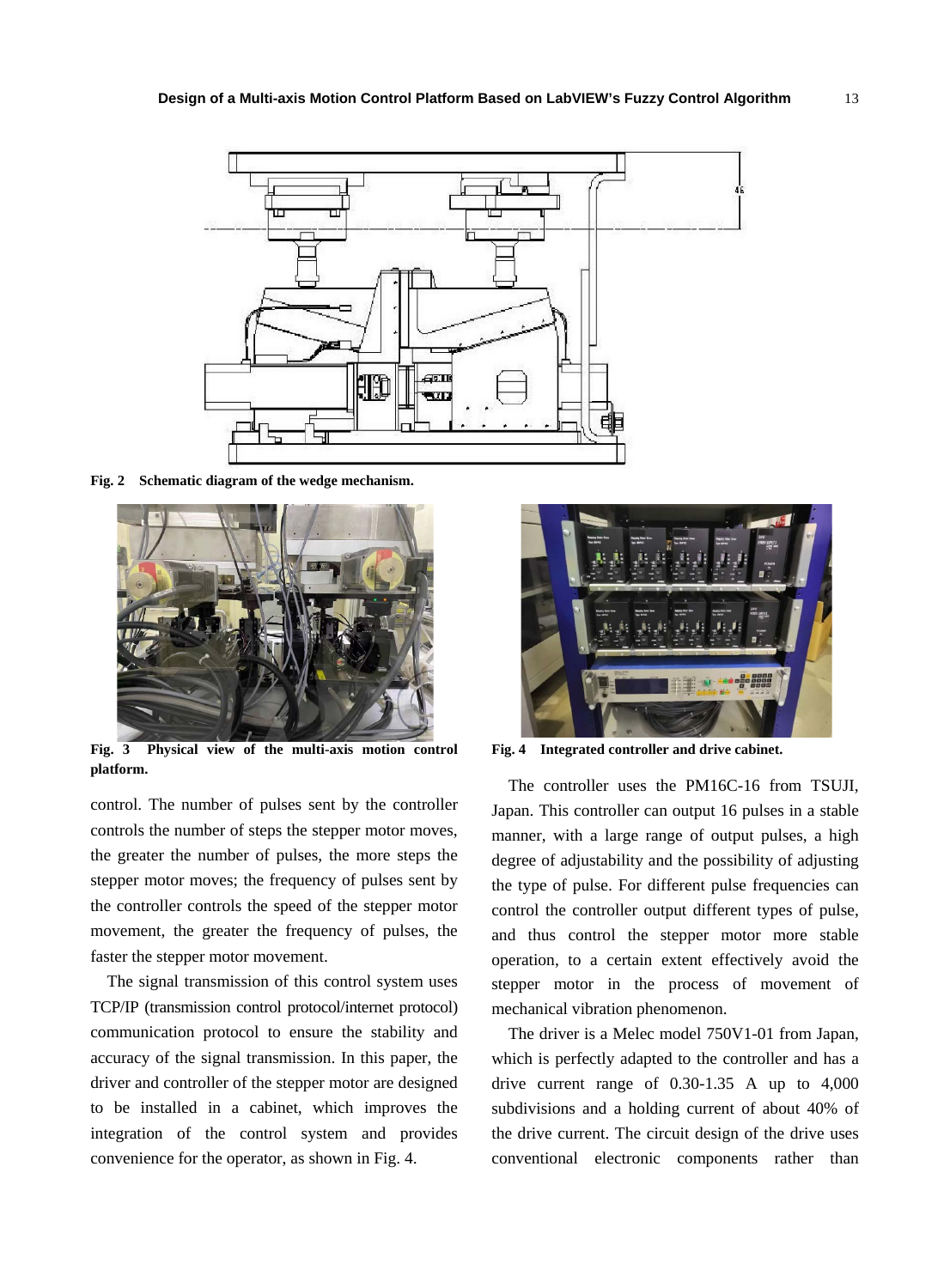integrated circuits, increasing operational reliability. The internal design of the circuit contains limit switch signal processing and hardware protection functions.

### **3. Control Algorithms**

## *3.1 Movement Algorithms for Multi-axis Motion Control Platforms*

Define the coordinates of the center position of the platform as (0, 0) and the coordinates of the U-axis, V-axis, and W-axis tilt cores as (0, 84), (-96, -55.4) and (96, -55.4) respectively. Since the screw diameter and screw pitch for each axis are 6 mm and 1 mm, it is possible to calculate the amount of movement per unit pulse corresponding to the axis. It is assumed that the target breaking energy is [*a*] μm/pulse, the screw pitch is [*b*] mm and the drive breaking energy is set to [*d*] pulse/rev. The reduction ratio (wedge ratio) of the mechanism is 1/4. Then in the linear direction we get:

$$
[b] \, mm + [d] \, pulse / rev = [d] \, mm / pulse \tag{1}
$$

Vertical:

$$
[d] mm/pulse \times 4 = [f] mm/pulse \tag{2}
$$

From the above equation it is possible to calculate the displacement of each axis of motion in real space when the controller sends a certain number of pulses. The values of *Z*,  $\theta_x$  and  $\theta_y$  can be obtained according to the mechanical structure of the control platform and for the definition of the coordinates of each axis of the control platform.

$$
S_t(U) = Z + (-1) \times U_y \times \tan \theta_x - U_x \times \tan \theta_y \tag{3}
$$

$$
S_t(V) = Z + (-1) \times V_y \times \tan \theta_x - V_x \times \tan \theta_y \tag{4}
$$

$$
S_t(W) = Z + (-1) \times W_y \times \tan \theta_x - W_x \times \tan \theta_y
$$
 (5)

 $S_t(U)$ : Z-directional movement of the U-axis;  $S_t(V)$ : Z-directional movement of the V-axis;  $S_t(W)$ : Z-directional movement of the W-axis;  $U_x$ : 0 mm,  $U_y$ : 84 mm;  $V_x$ : -96 mm,  $V_y$ : -55.4 mm;

 $W_x$ : 96 mm,  $W_y$ : -55.4 mm.

Therefore, according to the above movement control algorithm to obtain the spatial position of the motion platform, each platform can achieve the displacement and spatial angle adjustment, and then from the spatial position to convert the number of pulses issued by the controller, to achieve the multi-axis motion control platform attitude adjustment.

## *3.2 LabView Algorithm and Implementation*

The motion control of this system is mainly the motion control of the stepper motor, and the motion of the stepper motor will generate errors, which is caused by the internal structure of the stepper motor and the control means, therefore, reduce the error generated by the stepper motor in the process of motion of this control system control algorithm research focus [4]. Due to the special internal structure of the stepper motor, when the stepper motor is started, the pulse frequency generated by the controller is too fast or the frequency issued during deceleration is too slow, which may cause the stepper motor to oscillate or lose steps. The phenomenon occurs mainly during the acceleration and deceleration phases of stepper motors, where the loss of step or oscillation is related to the type of pulse output from the controller [5]. Fig. 5 shows the pulse type of a conventionally controlled stepper motor, which is a rectangular wave. When the controller outputs rectangular wave, due to the sudden rise and fall of the rising and falling edges of the rectangular wave, it is very easy to make the stepper motor out of step phenomenon, when the controller output signal frequency is too fast, the out-of-step phenomenon will be more obvious. In order to avoid this phenomenon in stepper motor, this paper uses a trapezoidal acceleration and deceleration pulse signal, as shown in Fig. 6. In contrast to rectangular waves, trapezoidal acceleration and deceleration pulse signals have a slow rise and a slow fall on both the rising and falling edges. The trapezoidal acceleration and deceleration pulse signal allows the stepper motor to have a slow increase in frequency during the start-up phase and to have a slow decrease during the deceleration phase. Take the stepper motor movement for a period of displacement, for example, in the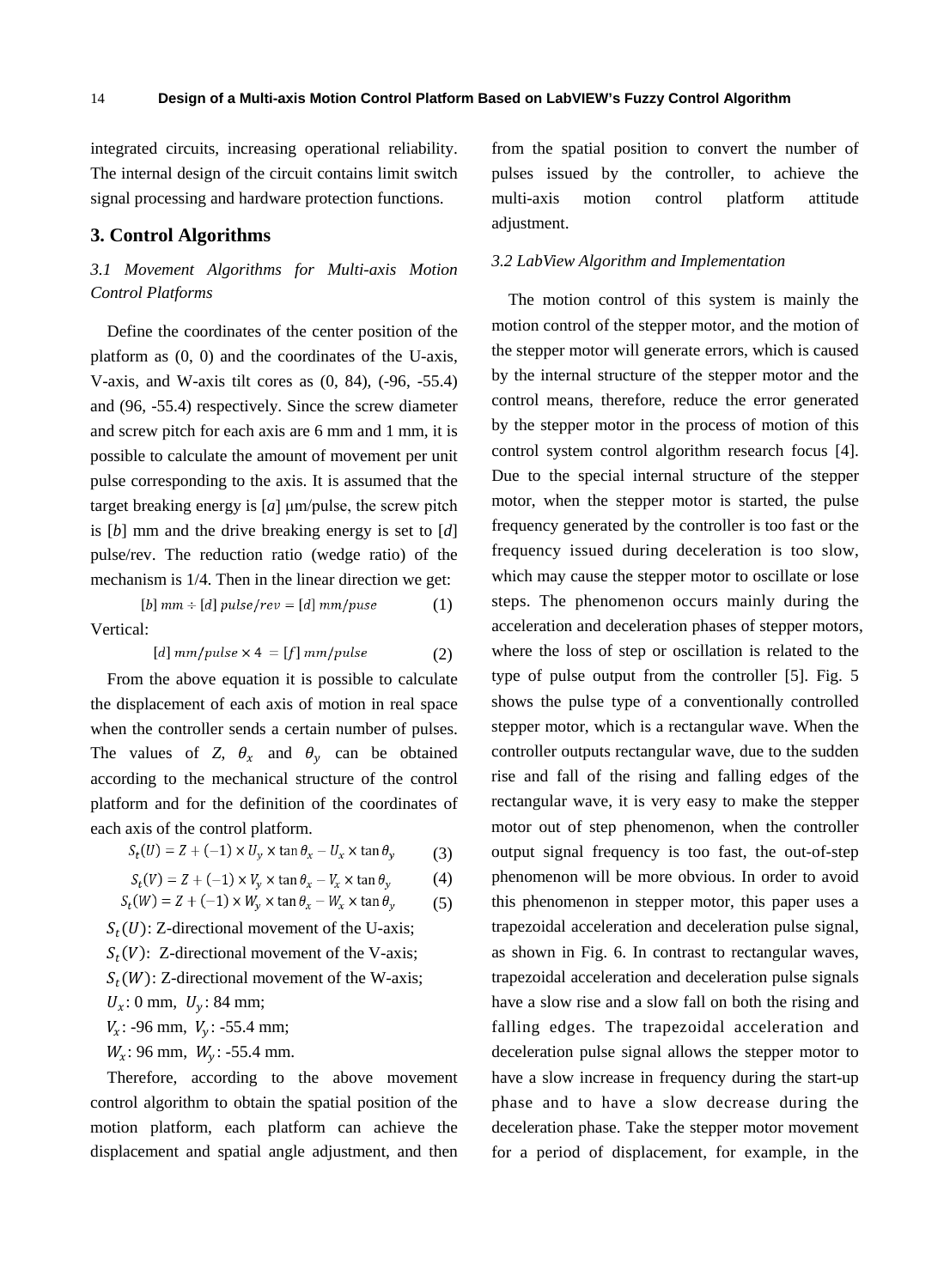

**Fig. 5 Rectangular wave pulse signal.**





stepper motor start-up phase, the motor first low-speed start, followed by a certain acceleration gradually speeding up, and then uniform motion, when the movement is about to reach the specified position, take a certain acceleration deceleration movement, and finally to the target position to stop the movement. This prevents the stepper motor from not recognizing the pulse signal and losing steps.

The controller also generates errors in the process of sending out pulse signals. Factors such as the sensitivity of the controller's internal electronics and the environment can cause errors in the number of pulses sent out by the controller. For example, when the controller receives a command to issue 10 pulses, it is possible that the controller will issue more than 10 pulses or less than 10, and the stepper motor will take one more step or one less step in the process of movement, which makes the stepper motor produce a displacement error. In order to eliminate the effect of this error on the motion control system, for the design of this control system, a fuzzy control algorithm, commonly used in the control field, can be used.



**Fig. 7 Logic diagram of the fuzzy control algorithm.**

The logic of the fuzzy control algorithm in this paper is similar to the infinite approximation approach, as shown in Fig. 7. Suppose that point A is the target position of the stepper motor movement, but the controller sends a few extra pulses to make the motor move to point B. At this point the sensor will detect the actual position of the motor and calculate the difference in distance between the actual position and the target position. The program will convert the number of pulses that the controller should output based on this displacement difference. The controller receives the command to move towards point A again, but the actual position of the motor moves to point C. The above action will then be repeated until the motor moves to point A and the motor stops moving.

The fuzzy control algorithm can well solve the problem of controller internal chip and electronic circuit causing the controller to mis-trigger pulses. The trapezoidal acceleration/deceleration pulse waveform and fuzzy control algorithm can ensure the smooth motion of the motion control platform to achieve the control accuracy and stability of this system.

#### **4. LabVIEW Control Interface**

Fig. 8 shows the LabView control interface of this system. The control interface is simple and easy to operate, and the operator can be familiar with the control logic of the multi-axis motion control system without much understanding, which improves the efficiency of work.